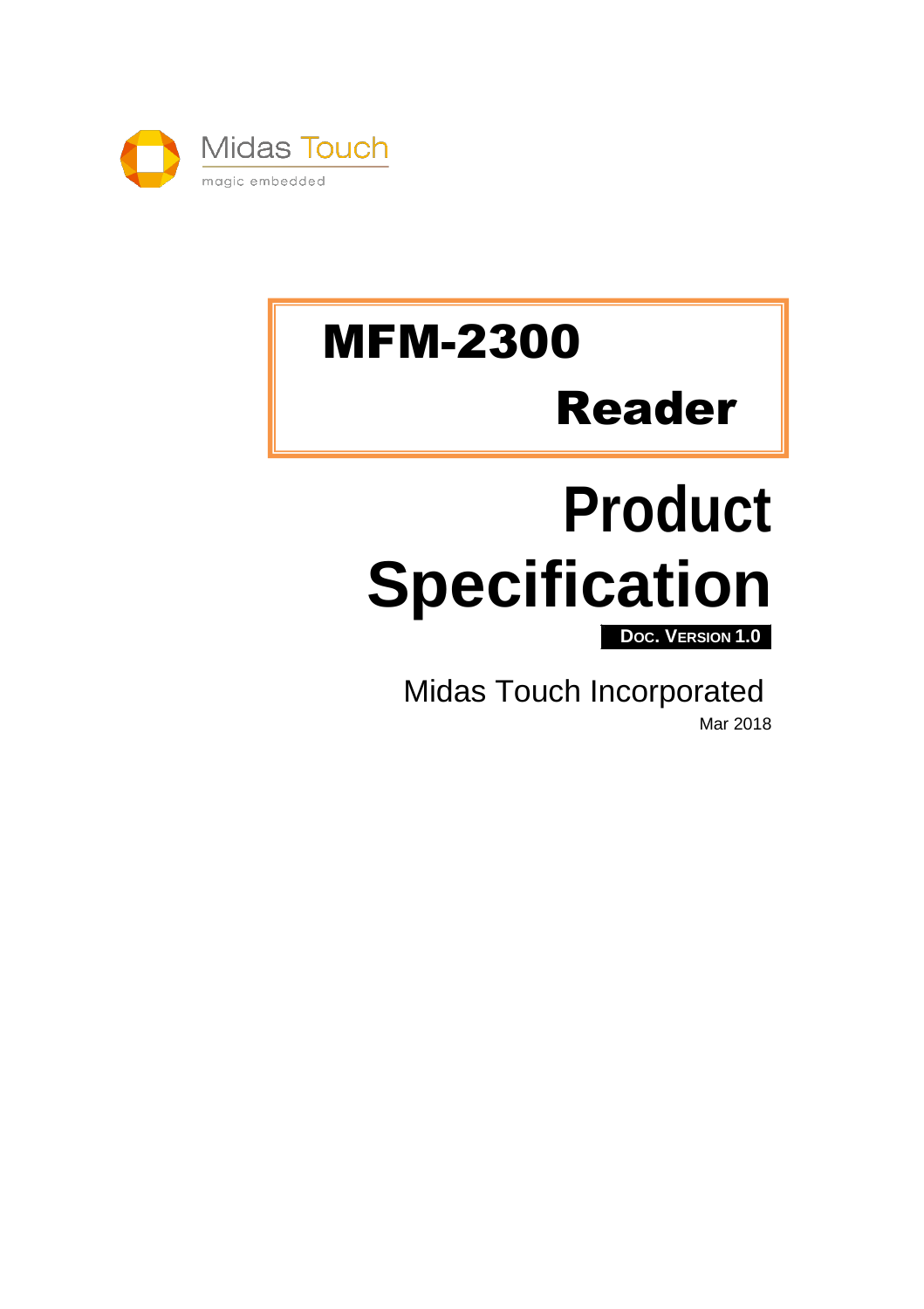

## Contents

| 6. ANSI/INCITS 378 Approval Authorization Letter 5 |  |
|----------------------------------------------------|--|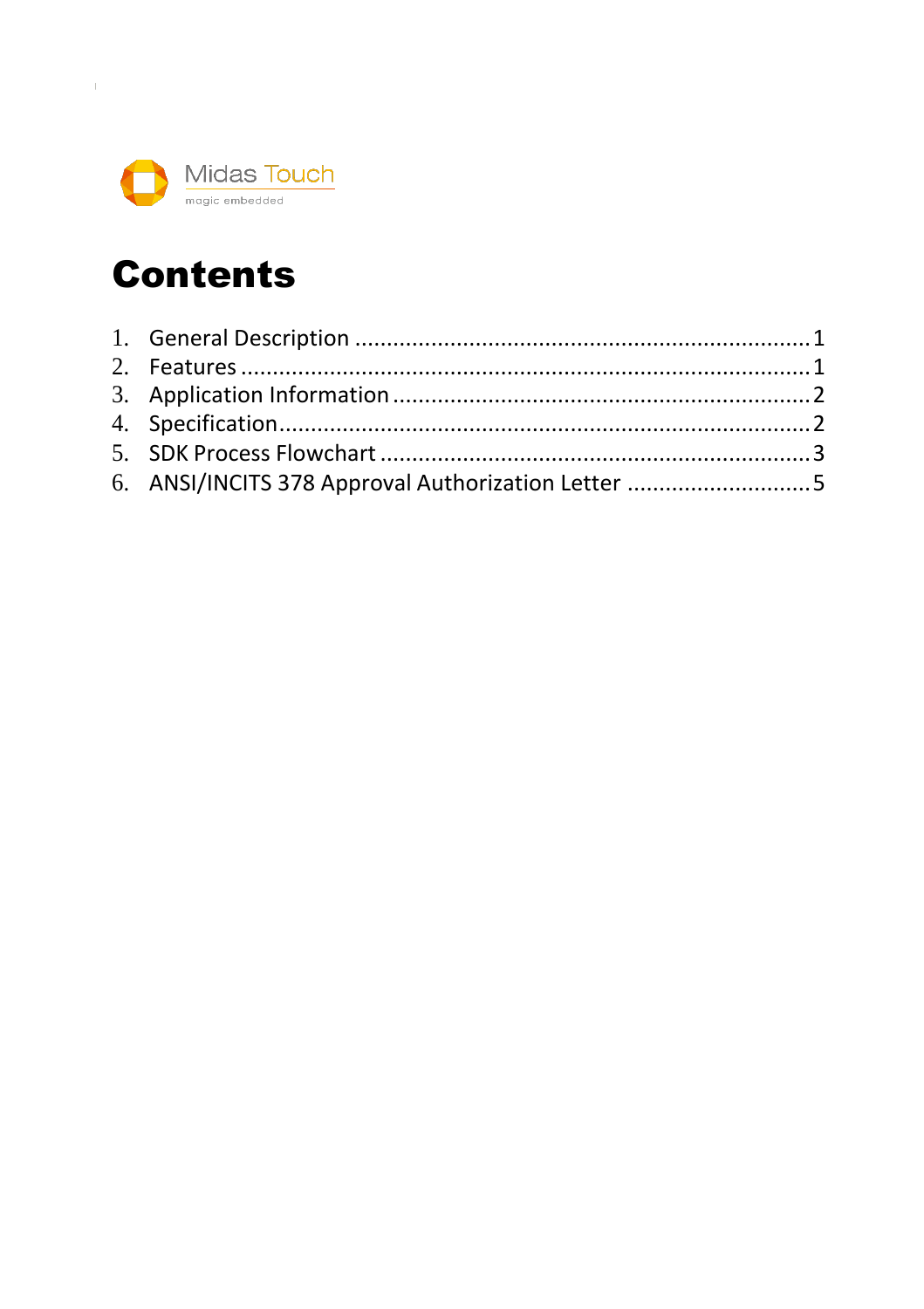

#### **Specification Revision History**

| <b>Doc. Version</b> | <b>Revision Description</b> | <b>Date</b> |
|---------------------|-----------------------------|-------------|
|                     | Initial version             | 2017/09/29  |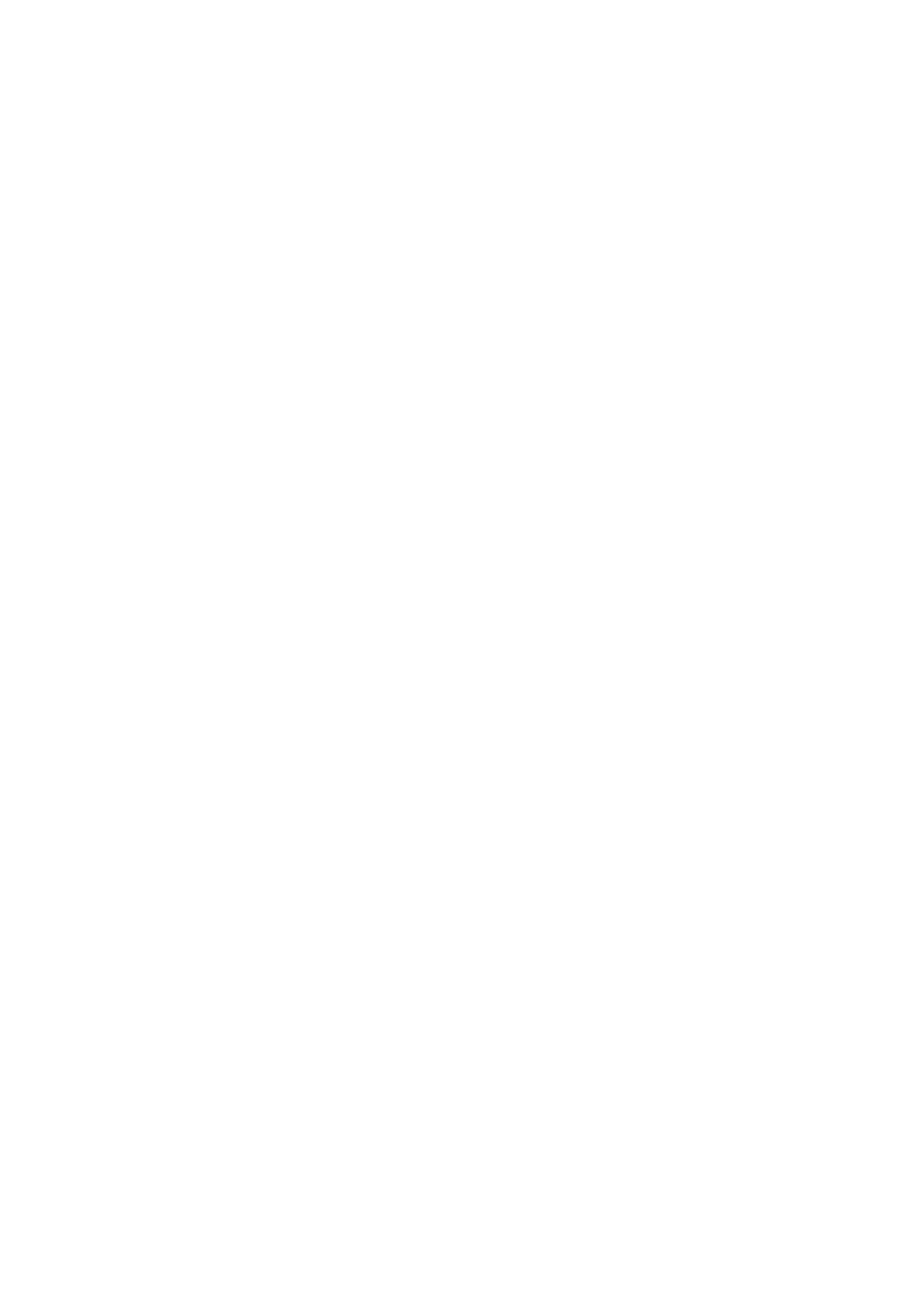#### <span id="page-4-0"></span>**1. General Description**

Latest fingerprint reader introduced by Midas Touch, MFM-2300, is a high-quality CMOS- based optical reader. It captures images and verifies fingerprints at high speed and its performance in image capture lies in between a high-cost CCD-based fingerprint reader and a general CMOS-based reader. In the newly implemented MFM-2300, it overcomes the problem some other optical readers have in requiring constantly replacing lens coating to speed up fingerprint image scanning. In addition, the image distortion rate of MFM-2300 is decreased dramatically from 15% of a general CMOS reader to less than 1%. Its Modular Transfer Function (MTF) value has also been improved to more than 40% comparing to 30%~20% for a general CMOS reader. These features of MFM-2300 represent a breakthrough in optical fingerprint reader technology.



#### <span id="page-4-1"></span>**2. Features**

- USB 2.0 Interface (High Speed)
- Fast scanning & matching speed
- Real-life applications: no problem in verifying smeared, scarred, stained and smudged fingers.
- PIV certification
- PIV capabilities ported to a verification scanner absolutely lowFTE
- Ergonomic design to guide finger position for effectivescanning
- Non-distorted image quality
- Choice to set different security levels for different FRR/FARdemand
- Small template size, ISO approved.
- Suitably protected against dust and wateringress.
- The reader is totally shock proof, for accidental falls from table.(under 4 feet free fall)
- Support verification on various serverplatforms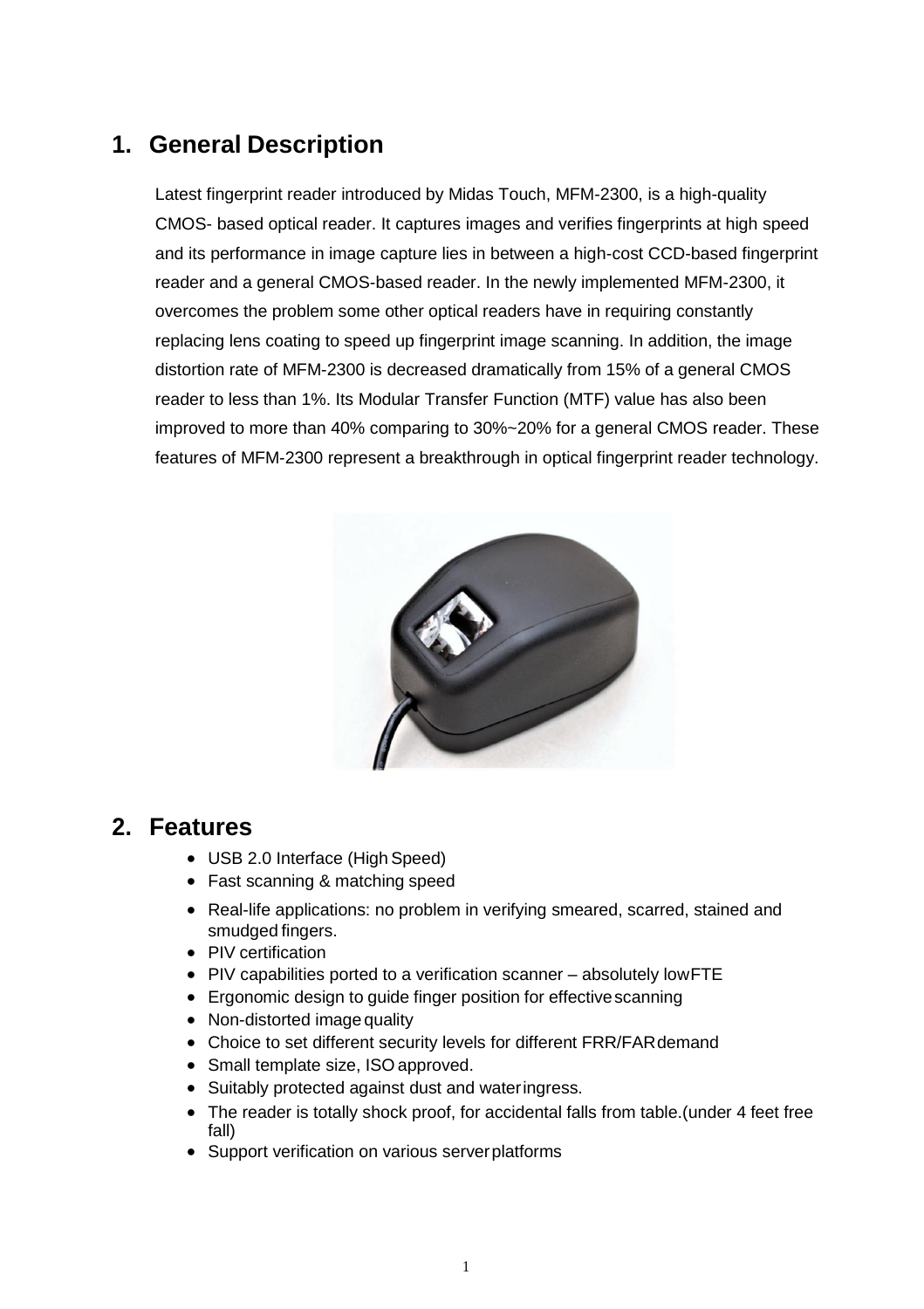## <span id="page-5-0"></span>**3. Application Information**

- **E-commerce and online shopping**
- **•** Time and attendance
- **•** ERP identity identification and staffmanagement
- **Electronic banking services**
- **Government access control and identity identification**

#### <span id="page-5-1"></span>**4. Specification**

| Sensors                                                          | <b>CMOS</b>                                                |  |
|------------------------------------------------------------------|------------------------------------------------------------|--|
| <b>Scanning Speed</b>                                            | $1/15$ sec                                                 |  |
| Image Resolution                                                 | 500 dpi (H), 500 dpi (V)                                   |  |
| Platen Size                                                      | 20 x 21 mm (H x V)                                         |  |
| Image Size                                                       | 400 x 400 pixel (H x V)                                    |  |
| <b>Gray Level</b>                                                | 8 bit/pixel, 256 gray                                      |  |
| Image Ration of Length to Width                                  | 1:1                                                        |  |
| Interface                                                        | USB 2.0 Hi-Speed                                           |  |
| Power                                                            | 1W, (via USB port)(200mA, stand by:60mA)                   |  |
| Dimension                                                        | $100 \times 60 \times 50$ mm (L x M x H)                   |  |
| <b>Operating Temperature</b>                                     | $0^{\circ}$ C ~ 50 $^{\circ}$ C                            |  |
| <b>Operating Humidity</b>                                        | 90% RH or less, noncondensing                              |  |
| <b>Operating Systems Supported</b>                               | Windows 10/8/7/XP LINUX (x86 Ubuntu 16.x+)                 |  |
| Image Capture Speed                                              | 0.2~0.4 sec (varies according to finger condition)         |  |
| <b>Verification Speed</b>                                        | Less than 1 second                                         |  |
| <b>FAR</b>                                                       | 1/100,000~1/1,000,000                                      |  |
| <b>FRR</b>                                                       | $1/100 - 1/30$                                             |  |
| <b>ESD</b>                                                       | 15KV                                                       |  |
| <b>Conformance Standards</b>                                     | FBI PIV FIPS-201, ISO 19794-2, ISO 19794-4,<br>ISO 19785-1 |  |
| Functions of API (ISO19794-2/ISO19794-4 and<br>FIPS201*compliant | Image capture, Enrollment/Template Generating,<br>Matching |  |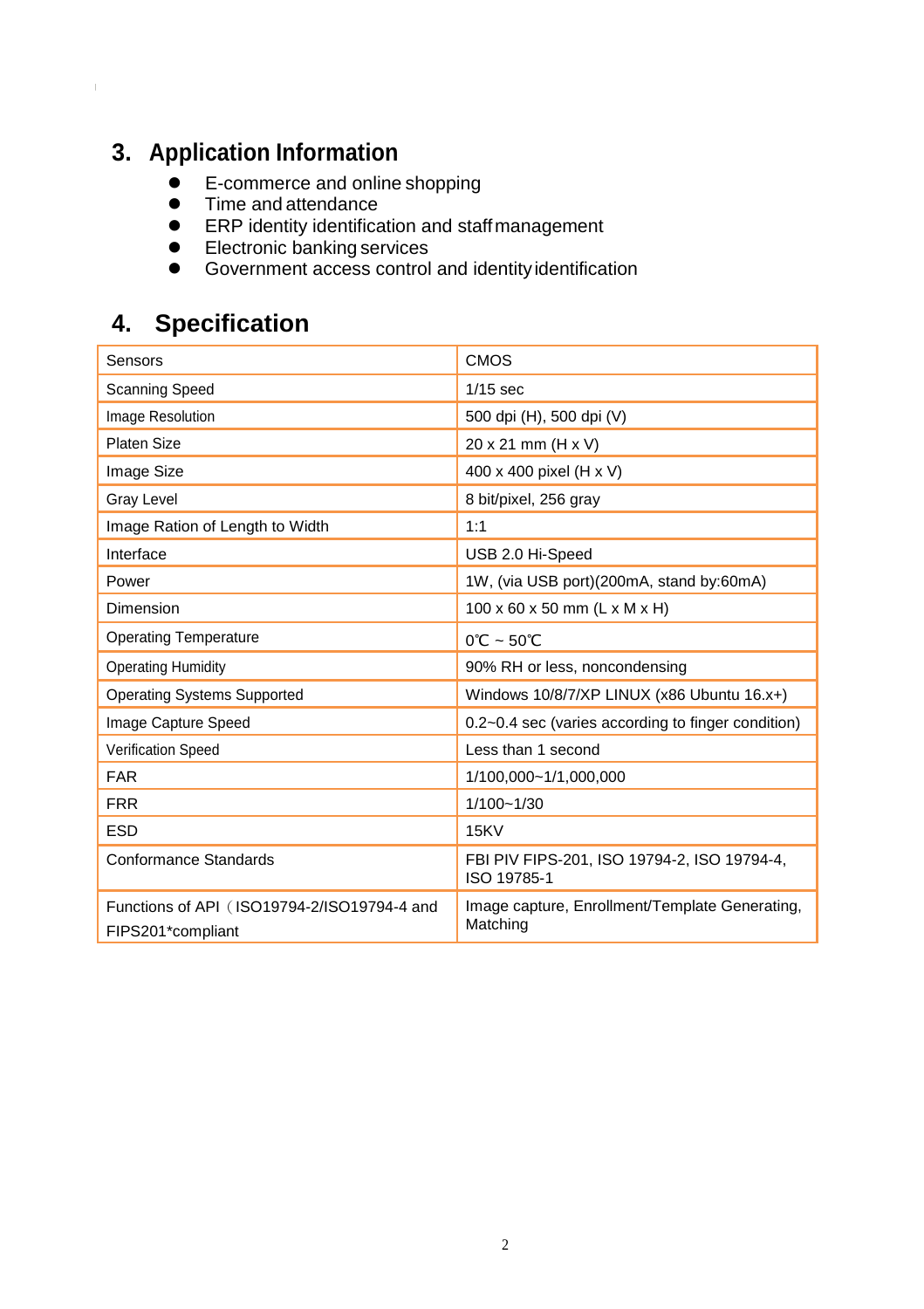### <span id="page-6-0"></span>**5. SDK ProcessFlowchart**

The following diagram shows the simplified enrollment process flow:

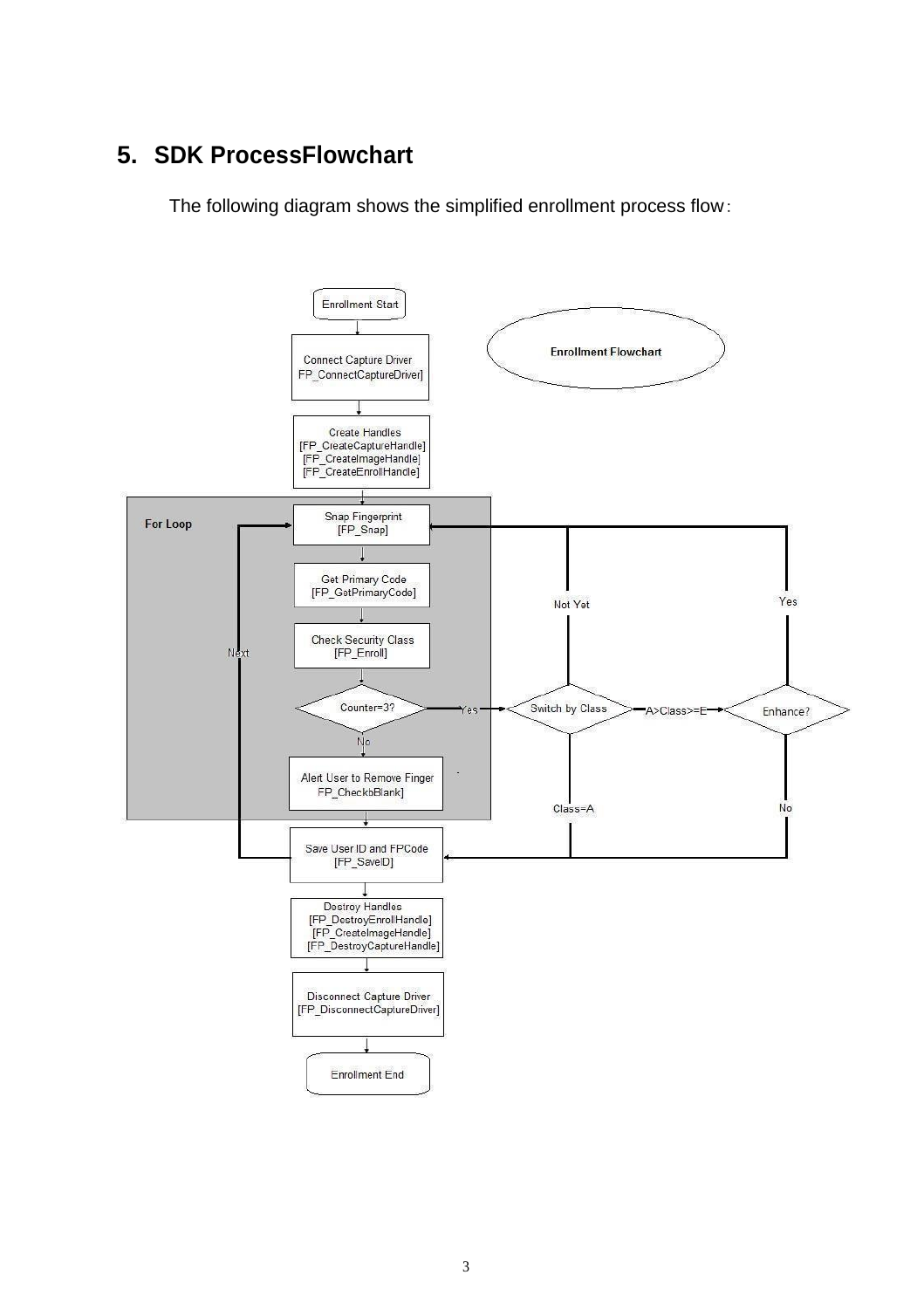The following diagram shows the simplified verification process flow: